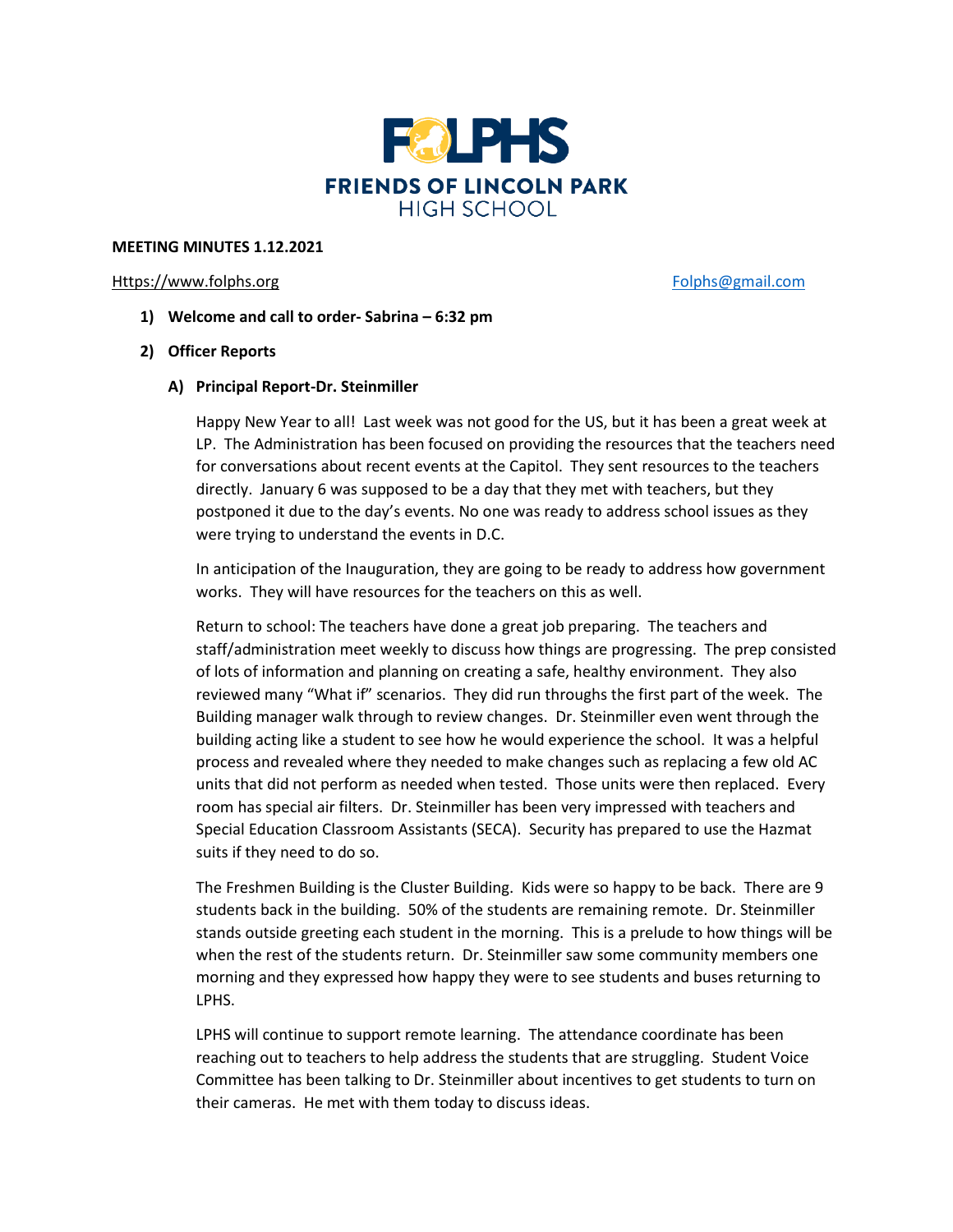The new LSC Board met on January 11 for an organizational meeting. This meeting was required for them to host their first "real" meeting on January 14. The LSC meetings will now be occurring at 6:30 pm to provide an opportunity for more parents and guardians to attend. They will address the continuation of offering remote access to LSC meetings even after the pandemic ends.

We have a 92.5% participation rate for the Financial Income forms. This is MUCH better than past years. Our average participation rate has been 43%. Dr. Steinmiller would like to get to 95% participation. By turning in the forms, it means we get more needed funding and can add important things such as additional teachers. Dr. Steinmiller visited over 100 families at their homes to get the forms filled out. He said it was great to meet so many students and families and that every family was very welcoming. Ms. Troche and Mr. Stuckey will continue to work on getting the additional 2.5%.

The incentives were a big hit. They had ten winners of \$100 and \$50 gift cards. Thank you to FOLPHS for making this happen.

The other big goal is to get medical forms turned in.

## **B) President's Report-Sabrina Spitznagle**

Welcome to all attendees and thank you to Dr. Steinmiller. The coffee with the principal is back. Sara will send out an email in the next couple days. The coffees will occur every other Tuesday between 9 and 10 am.

Prism marquee looks very good. Not a ton of sales, but they will continue to promote. Sara will send out information next week and we will use an incentive to promote in conjunction with the Brick Drive.

#### **C) Vice President's Report – Kristen Feurer**- No report.

#### **D) Treasurer's Report- Christina Sciarotta**-

The last report was September. 2020 continues to be atypical without our usual in person events. There was a snafu with the Secretary of State and our registration and 2019-2020 taxes. The documents were not processed. Our tax exemption did not come in. Christina was not sure if this was pandemic related, but everything has been remedied now.

We now have only one account at Chase. All accounts have been consolidated.

Christina is working on a Treasurer's handbook so that she can easily pass on the "how to" information on the Treasurer's role to the next person who holds the Board position. The document will include details on what we pay, when and why. Sabrina suggested that each Board member creates a handbook. We should create a deadline for this.

We have a donation of \$4,000 from a Corporate Match. There were some recurring pledges from past pledge drives. Christina and Sabrina are working with those donors to ensure we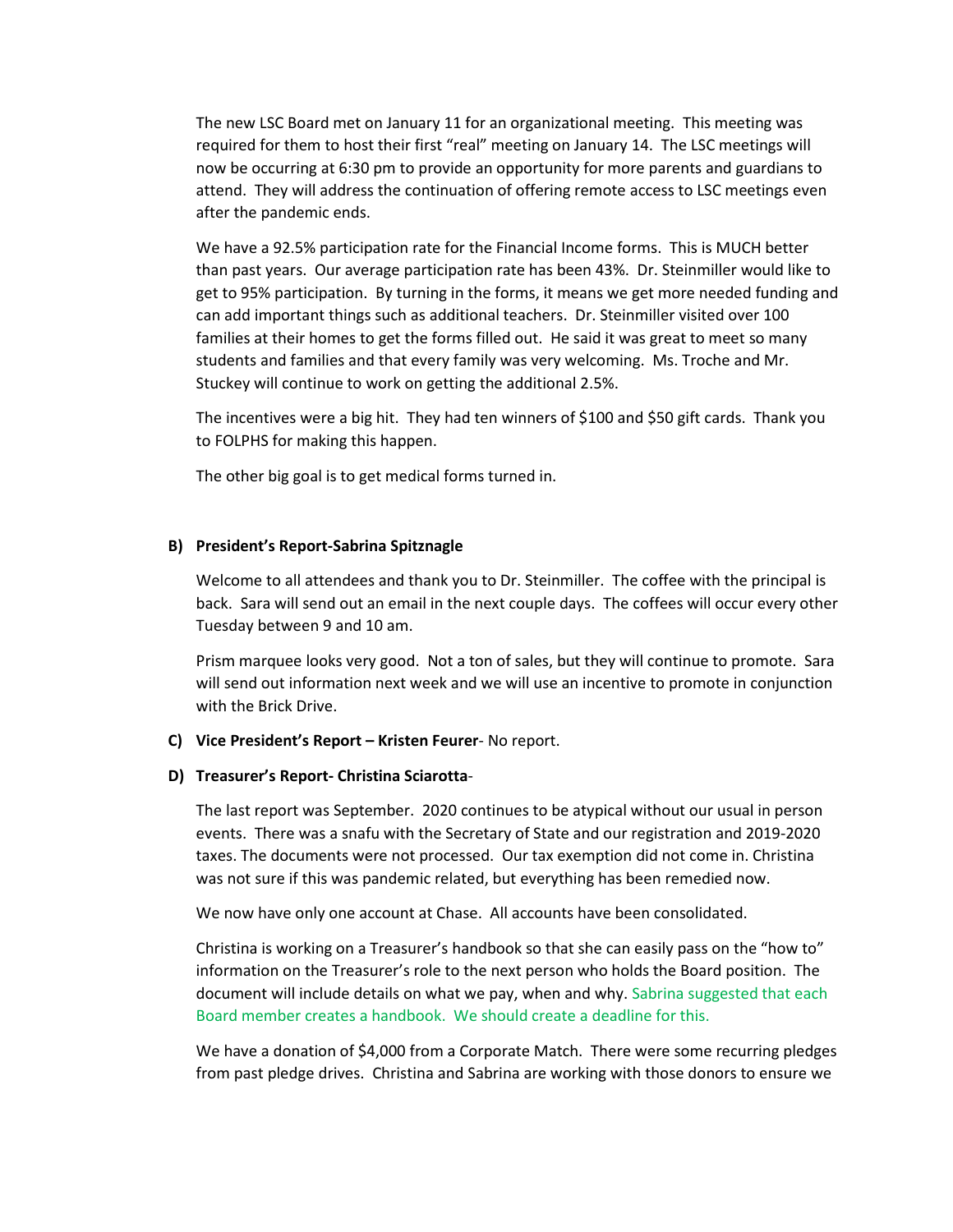do not continue taking donations from people who want to cease donations and that we find donation outlets for those that do want to continue.

They have collected \$3,150 from the Brick Drive so far. Spirit Wear is a solid on donations, but obviously less than typical years. Our expenses are up a little bit with additional funds being allocated to curriculum related items and materials as requested via Dr. Steinmiller. Amazon Smile is a very easy way for people to donate and all it takes is a quick click on Amazon site and then they take care of getting the donation to FOLPHS.

We still have restricted donations which will go to the Music, Drama, Art, etc. departments. Christina will reach out to each department head to disperse those funds.

We are getting rid of Greater Giving. It was pricey at \$800/per year. We will be using the platform Neon instead. It is helps us manage donations and is a CRM that we can use to with Neon Pay system as well. Neon will provide tax donation letters for things like the Brick Drive. Christina can set that up in the system, so it is automated.

## **E) Secretary Misha Mann**.

Sabrina moved to approve the December Minutes. Sara seconded. All voted to approve. The motion passes.

### **3) Committee/Director Reports:**

### **Pledge Drive/Brick Campaign Committee Report- Eury Chrones**

There are 74 sales so far which is a mix of \$100, \$250 and \$500 sales. Eury thanked Sara, Christina and Sabrina for all of their help getting this off the ground. Stefanie will continue to lead the charge on the corporate brick sales. They will continue to work on incentives such as the Prism announcements and possibly tickets to the Gala to help boost brick sales. The first round of incentives for the Prism announcements was well received. The goal for sales is \$50,000.

Misha thanked Sara for creating the fun ideas of what to say on your brick as many people were struggling with that.

Luisa mentioned that two 2015 graduates were talking about it and were sharing the information on bricks with their friends. Eury commented that word of mouth is still the best sales method.

Eury is posting on Alumni pages as well. She has connected with the class of 1981, the 2020 ROTC and even someone in the class of 1948. Sara mentioned that, historically, FOLPHS has not done a good job tracking and staying in touch with Alums, but she is working with Mr. Haredesty on reaching out to recent alumni. Dr. Steinmiller mentioned that he has contact from classes to the early 1900s.

Someone suggested packaging the bricks with cap and gowns since many companies like Jostens have packages. Jackie suggested doing a class versus class challenge. Dr. Steinmiller suggested opening the Brick Drive at the end of the year to appeal to seniors. Someone had also suggested incoming freshman.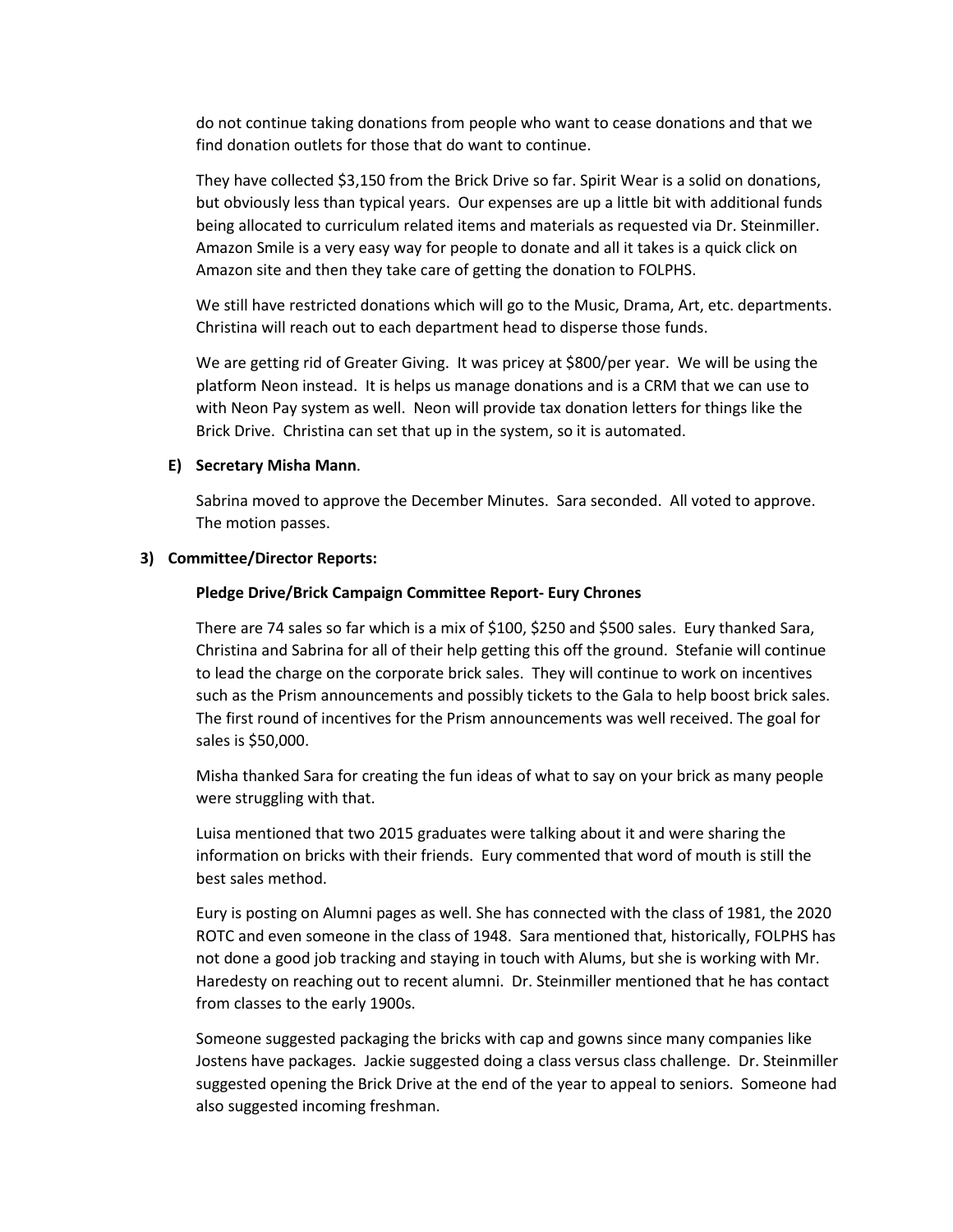Jackie suggested that the Board members personally sponsor a brick. Sabrina said she would set it up and each member could contribute as little or as much as they wanted. Misha asked what do we want the brick to say? FOLPHS 2020-2021 and what message???

Misha suggested "Friends and community supporting Lincoln Park High School" (if there is room).

## **A) Teacher Appreciation Committee Report- Kristen Feurer and Sabrina Spitznagle**

Amazon gift cards went out to the teachers and staff at the holidays. The next thing they will do will center around Valentine's Day. Perhaps they can distribute at school if the teachers are going to be around or if they come to school to pick up resources/materials? Dr. Steinmiller was going to confirm. Kristen suggested doing a breakfast for the staff and teachers when we are all back at school and suggested leaving treats/snacks at school for Valentine's Day. Maybe they could be put in mailboxes?

## **B) Spirit Wear Committee Report- Luisa Shortall**

Luisa will be gearing up for a winter promo- most likely PJ pants. It was very successful the last time they did it. She will distribute from her house but preferred in person (it was fun!). Luisa wanted to know if she can distribute the goodie bags from her house? Dr. Steinmiller said most likely. Luisa can pick up the goodie bags at school. Many Board and Committee members mentioned that they would help distribute/deliver if we were permitted to get addresses. Dr. Steinmiller was going to investigate that. Misha, Venecia and Theresa volunteered to help if it was permitted.

Luisa was working with Ms. Delgado to give out some spirit wear as an incentive for kids turning their cameras on and for attendance. Ms. Watson was going to be involved as well.

#### **C) Social Media- Debra Sitar.** Not in attendance.

#### **D) Marketing & Communications Report- Sara Shacter**

There are several informational emails going out in the next couple days and weeks related to the Gala (Save the Date), the Prism, the Brick Drive, etc.

#### **E) Open House Committee Report -Jackie Herigodt.**

Thanked the Board and Committee members for the flowers and gift. Personal donations were given for this. Her daughter is recovering well. No new report for Open House.

#### **F) Fall Social/Spring Gala Committee Report- Suzanne Rovner.** Not in attendance.

We will have a virtual event on February 26. Deposit has been paid. Christina is working on tickets with Suzanne. There will be an App we can download and use for the event. Neon will be used to input information for the App/Auction/Gala. There was a discussion on the launch date for Auction items. Everyone agreed that we should launch the night of the event but keep Auction items that are unsold especially the "Raise the Paddle" items up for a month. We discussed adding the Brick purchase as an option for auction items.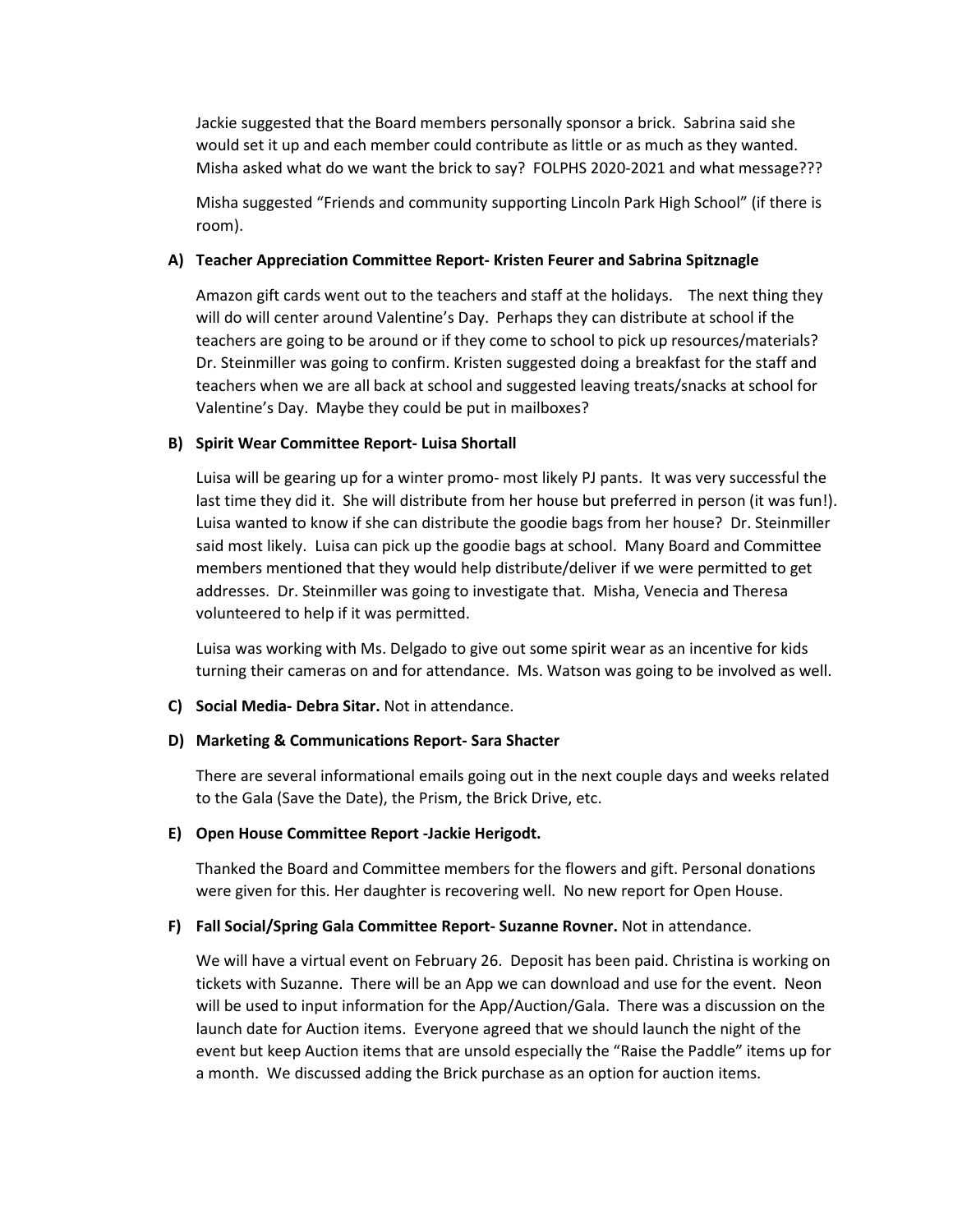Suzanne is still investigating whether someone will be able to provide liquor or wine packages to purchase for the Gala i.e., a wine flight or beer flight.

If you had a house in Michigan/Wisconsin or anything else that you would like to donate, please let Suzanne know.

## **G) Auction Committee- Misha Mann**

Misha met with Dr. Steinmiller and the teachers in December. Dr Steinmiller sent Misha a list and now she is working on finalizing the items and pricing. There might be a few items that need clarification, but the list should be complete and ready for input in a couple weeks.

Misha asked if we could promote this new "Auction" style of "Raise the Paddle" to the parent/guardian community via social media/constant contact. Sabrina thought that was a good idea. Misha talked about drafting something that Christy could make look presentable and shareable. The group suggested that we open the auction the night of the event and keep it open until Spring Break.

## **H) Diversity, Equity and Inclusion Committee- Julie Molina**

The survey is complete and will be sent out soon. The idea is to collect as much data from parents/guardians as possible and then communicate the results. The group will then host meetings and set up goals and objectives. Depending on when the survey goes out, they will determine when the surveys need to be completed. The hope is to be able to report at the next FOLPHS Board meeting on February 9.

Julie thanked Memory for suggesting that the group present at the LSC meeting. They joined the meeting in December and recruited two more moms at the meeting. Dr. Daniels also reached out to the group and wanted to be involved. Ms. Tookey also wants to be part of the group. At the LSC meeting, Mr. Grant gave the committee some resources at other schools. The hope is that they can connect to those groups and see what best practices are and what initiatives other schools have.

Memory mentioned that, as a senior parent, she was so grateful that the committee exists. She also asked that the group reach out to the IB program as she thought they would like to be connected and involved.

Sabrina thanked the DEI committee for all they have already done. Sabrina and Sara discussed that the survey might not go out until the week of January 18 due to the planned emails/correspondence already going out.

Memory also asked when the group would be meeting. Julie stated that they would set up a good time/date after the survey. Sara suggested putting that information up on the FOLPHS and LPHS websites.

## **I) Community Fundraising- Jodi Torzewski.** Not present.

The next Dine & Donate location will be Portillo's. Jodi will provide information soon.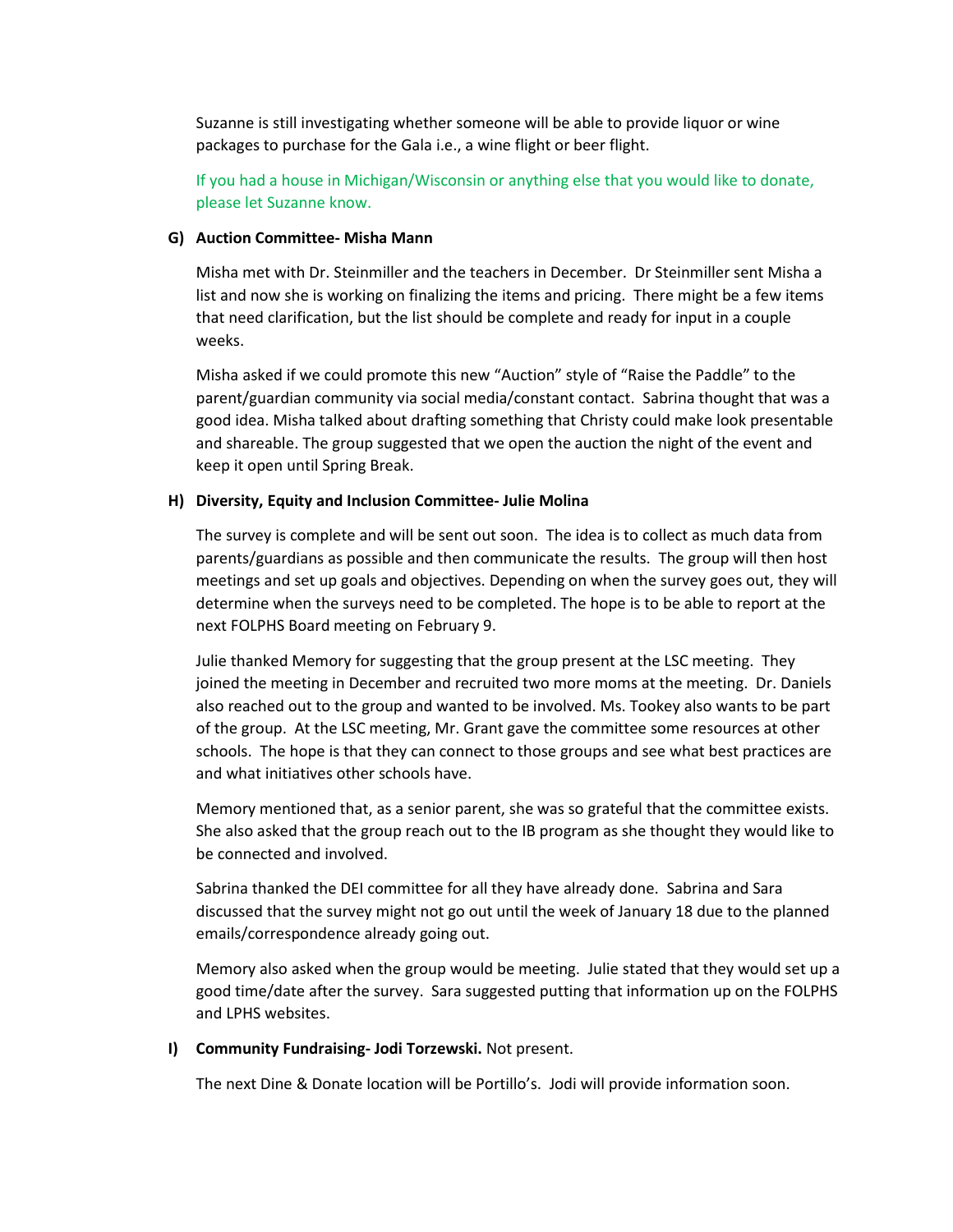- **J) International Baccalaureate Liaison- Memory Jacobs-** Ms. Tookey and Memory will meet after the holiday to set up time for next steps for spring IB events and open houses for students who get into the IB program.
- **K) LSC Liaison- Memory Jacobs-** The next LSC meeting is on January 14. They had an organizational meeting on January 11 that was required in order to host the first LSC meeting for the new board on 1.14. They will be moving the meeting to 6:30 pm to accommodate more parent and guardian schedules.

Jackie asked if there was more participation since the meeting has been offered via Zoom and Memory said yes. Memory mentioned that they were going to discuss whether they would continue to offer remote access after the students all return to school.

## **4) Old Business:**

Sara asked Dr. Steinmiller if there was any update on the \$250,000 grant that the school received to make improvements to the Auditorium. Dr. Steinmiller remarked that he would look into the donation to see what the status was.

## **5) New Business**:

**1.** By Laws- Suzanne has been reviewing and updating the by-laws. Sabrina will be reviewing and will then send out to the entire Board for a final review. Our By laws were very outdated and needed to be made current.

Memory asked if the Board could post the names of the Board and Committee members at the beginning of the meeting, so everyone knew who worked on each area. Sabrina stated that she would do that at the beginning of the meeting either on the meeting minutes and/or on the group chat. Misha was going to send the list to Sabrina so we could also post it on the website. Memory thought it would be a good way to promote when we have open positions or need volunteers.

- **2.** Next meeting will be held Tuesday, February 9 at 6:30 pm.
- **6) Adjourn- 8:02 pm**